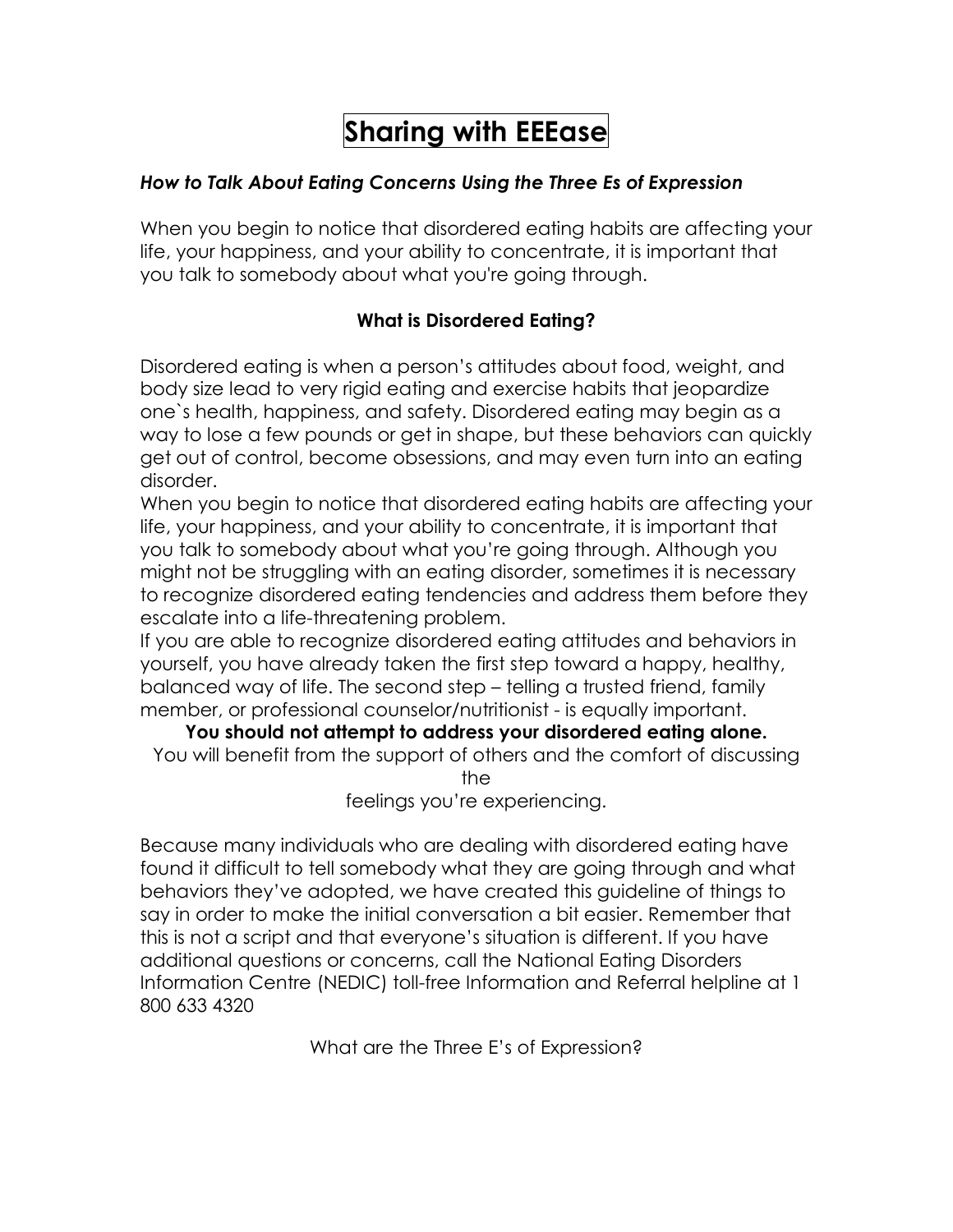### 1. **Establish a Safe Environment**

Once you have decided to tell somebody about the habits you have adopted, identify someone that you trust and feel comfortable talking to. Next, set aside a specific time with that person so you can discuss your situation. To make things most comfortable for you, try to find a private, comfortable place away from other people and distractions. This will help you talk openly about your concerns and feelings. Both before and during this conversation, it is normal for you to experience a range of feelings including fear, shame, anger, embarrassment, or nervousness. To keep up the courage to talk about what you're going through, remember that you are doing the right thing. It is important to talk about this and ask for help!

## **You should be proud of yourself for taking the first steps toward a healthy, well-balanced lifestyle!**

### 2. **Explain the Situation**

Using specific details, explain the thoughts and feelings that you are having and the behaviors you have developed. Starting from the beginning, talk about how you began the disordered eating habits and why you feel pressured to continue them (It is a good idea to prepare yourself ahead of time and write these things down or practice saying them aloud). Although you may not be able to fully explain the reasons for your eating and exercise rituals, attempting to do so may help you recognize some of the connections you make between eating, exercise, and self-esteem.

It is important to keep in mind that the person you have confided in may not completely understand exactly how you are feeling or the reasons for your behavior. They may demonstrate shock, denial, fear or even anger. Be patient and remain calm. Remember that they may not automatically know the best way to respond and support you, but you can help them learn how. Educate them with the facts and explain what you need from them during your recovery process.

#### 3. **Educate with the facts**

Give the person you confide in some information regarding the prevalence of eating disorders and tips for how to best support somebody who is struggling with food, weight or body image issues. Share facts with them that include the physical and emotional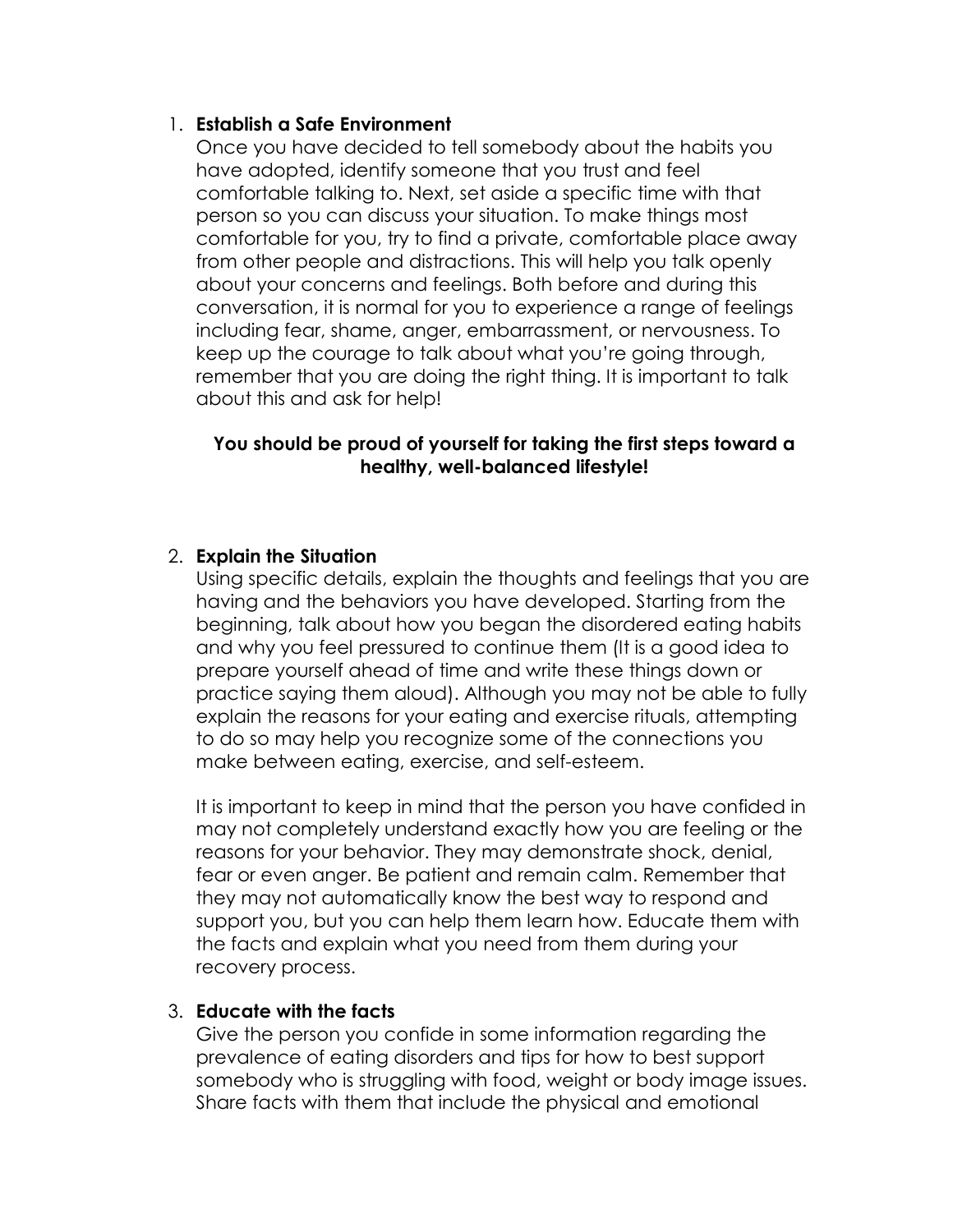effects of eating disorders, along with the steps involved in recovery. Give them some handouts from the National Eating Disorders Association (available at www.NationalEatingDisorders.org) and the toll-free information and referral helpline number (1-800-931-2237). Be sure to let this person know how they can help and what you need, and keep them informed as your needs change throughout your recovery process. Remind them that recovery is a gradual process, there may even be some setbacks, and you will require patience and understanding along the way.

## Who should I tell?

In addition to a trusted friend or family member, it is advisable to seek help from a professional counselor and/or nutritionist. **Getting help from a professional who understands and specializes in eating, weight, and body image issues is essential during recovery from an eating disorder.** Confiding in a counselor or nutritionist can feel less threatening and more objective because they are familiar with situations like your own.

The National Eating Disorders Information Centre (NEDIC) provides lists of treatment providers in every province in Canada. These are people that specialize in the treatment of eating disorders and offer support services, medical advice, and nutritional therapy. 1-866-NEDIC-20 (1-866-63342-20) or 416-340-4156 in Toronto

# What should I say?

Be as specific as possible when explaining what you are going through. It may be helpful to develop a script based on the following questions. Include whatever answers you are comfortable revealing and remember that the more you include, the better the person you're speaking with will understand and be able to help.

- When did you begin having different thoughts regarding food, weight, or exercise? What were the thoughts?
- When did the different behaviors start? What was the behavior? How were you feeling at the time? Did you hope to accomplish something specific (i.e., lose weight, maintain weight, gain control of something, get somebody's attention, see what it was like) in doing this behavior?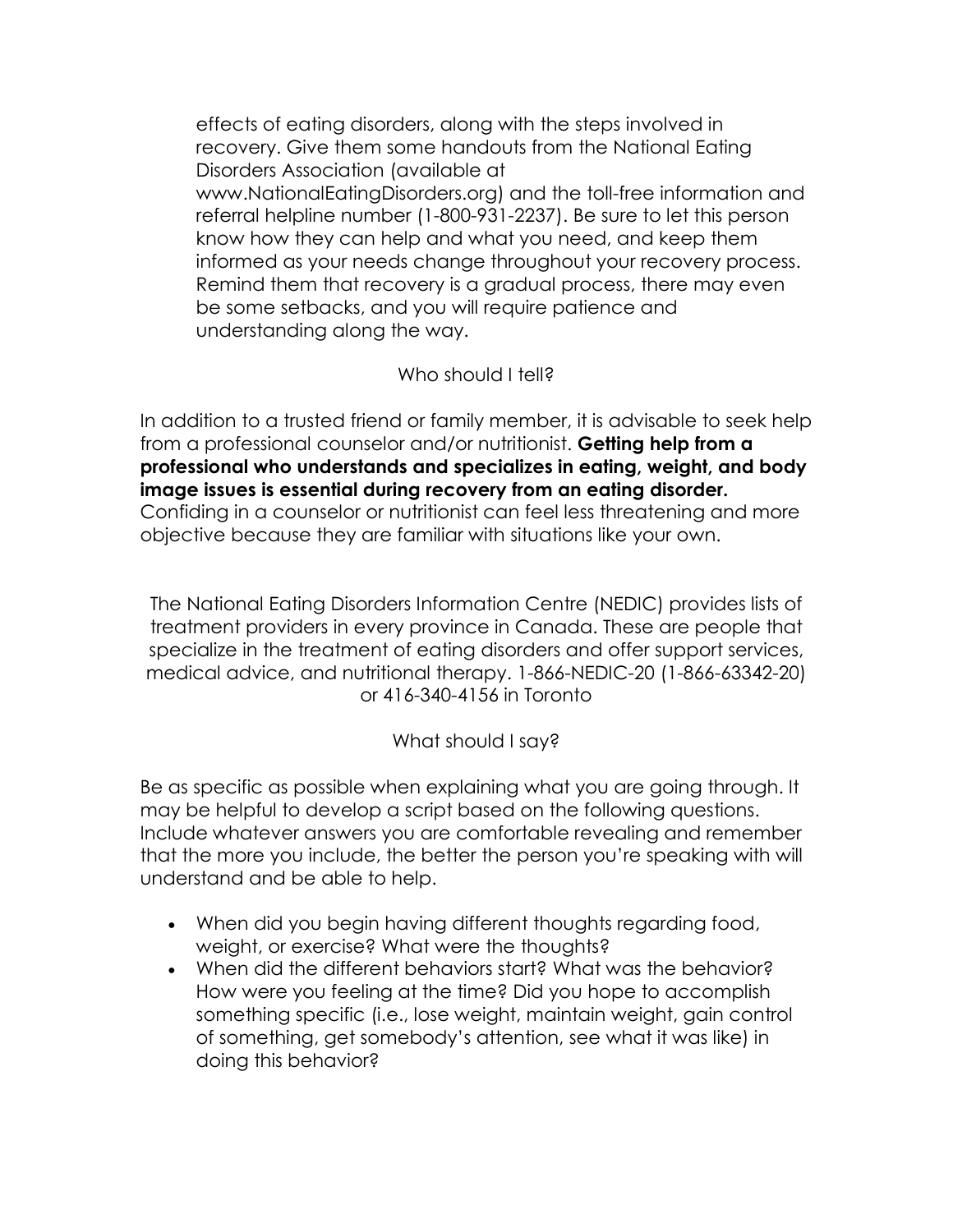- Have you noticed any physical health effects? (may include fatigue, loss of hair, digestive problems, loss of menstrual cycle, heart palpitations, etc.) Have you noticed any emotional effects?
- How are you currently feeling physically? Emotionally? Do you feel ready to stop the disordered eating behaviors?
- How can the people in your life best support you? Do you want them to monitor your behavior? Do you want them to ask you how you are doing with your recovery or would you rather tell them about it when you're ready?
- What changes are you willing to make in your life to establish a healthy lifestyle?

## What are the Facts?

It is important to realize that you are not alone in your struggle. Studies have shown that **5-10 million** girls and women, and **1 million** boys and men, are struggling with eating disorders including anorexia, bulimia, binge eating disorder, and related conditions. The National Eating Disorders Information Centre has created several brochures and handouts about body image, the dangers of dieting, and how to help a friend who is struggling with disordered eating tendencies. Along with this, they have information regarding eating disorders, their precursors, their prevalence, ways to combat them, and their prevention and treatment. This information is available through the toll-free Information and Referral Line at 1-800-633-4320. You may find it helpful to review these resources and provide them for your loved ones.

## **Good Luck!**

As you begin to address your eating concerns, keep in mind that you are a special and unique individual! Regardless of the numbers on the scale, the size, shape, and curve of your body, you have qualities about you that nobody else has. As you begin to let go of the dieting mindset, you will notice how wonderful it can be to enjoy life without being consumed with thoughts of food and weight.

Rest assured that you could return to a mindset where your happiness and self-image are not based on your reflection in the mirror or your weight on the scale